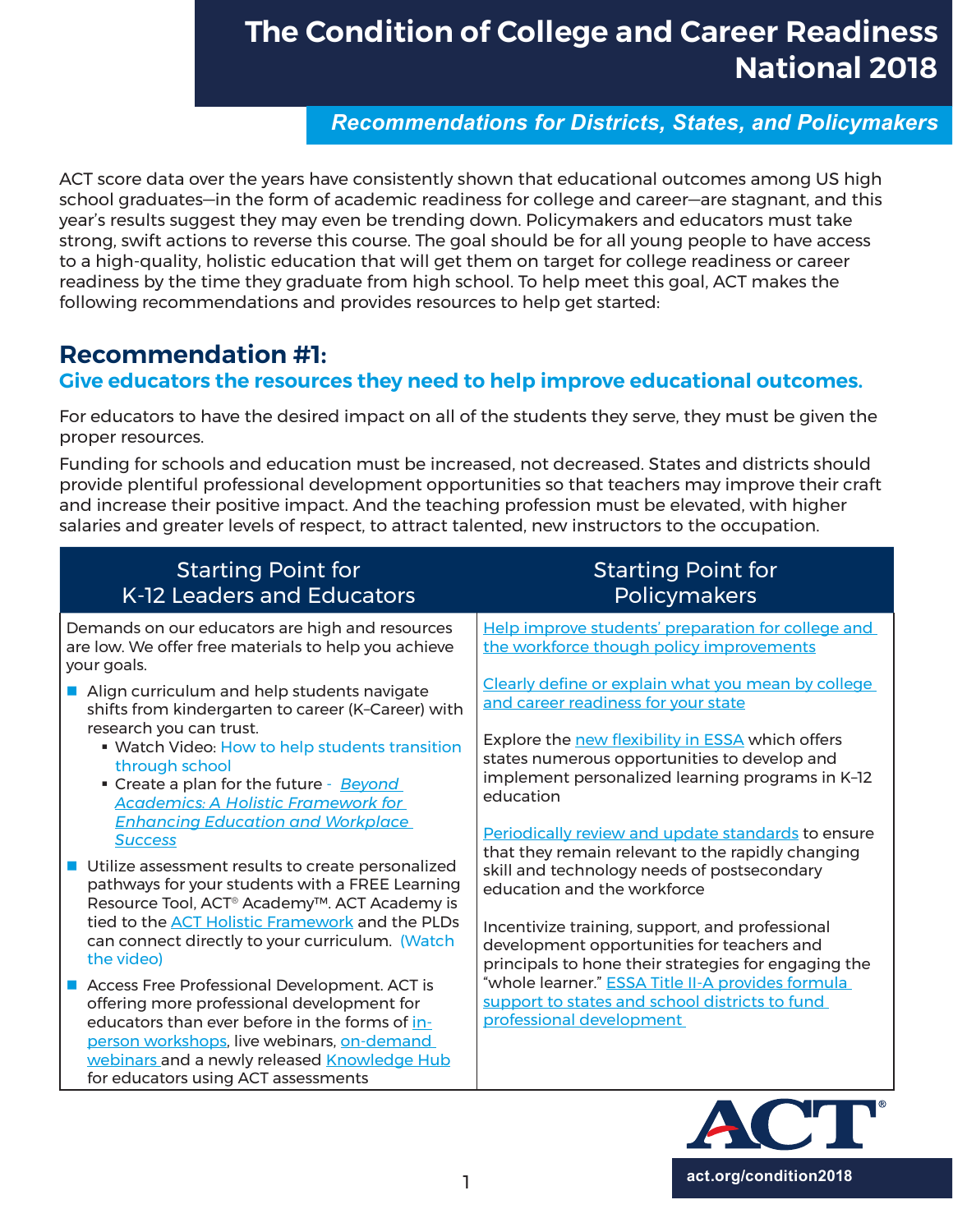*Recommendations for Districts, States, and Policymakers*

### **Recommendation #2:**

### **Assess student learning and implement improvement strategies starting early in students' educational careers.**

ACT research suggests that if students are not on target for college and career readiness by the time they reach middle school, it may be too late for them to become ready by the time they graduate from high school. Assessing what students have learned, and implementing strategies to help them improve their skills and get on target, must begin in elementary school. Early assessment and intervention are critical to improving educational outcomes.

| <b>Starting Point for</b><br>K-12 Leaders and Educators                                                                                                                                                                                        | <b>Starting Point for</b><br><b>Policymakers</b>                                                                   |
|------------------------------------------------------------------------------------------------------------------------------------------------------------------------------------------------------------------------------------------------|--------------------------------------------------------------------------------------------------------------------|
| For many schools and districts, having consistent<br>data to track students' progress toward college and<br>career readiness across buildings, grade levels, and<br>years is a long, sought-after goal. Use these resources<br>to get started: | Implement the student assessment component<br>of ESSA- follow the principles of high-quality<br>assessment systems |
| Research to support your work with students<br>prior to high school                                                                                                                                                                            |                                                                                                                    |
| <b>Align with State College and Career Readiness</b><br><u>Standards</u>                                                                                                                                                                       |                                                                                                                    |
| Best practice: One district's comprehensive<br>assessment plan using ACT solutions that has<br>limited impact on instructional time and aligned<br>data from grade 3 through high school                                                       |                                                                                                                    |
| ACT free training on developing comprehensive<br>assessment plans                                                                                                                                                                              |                                                                                                                    |

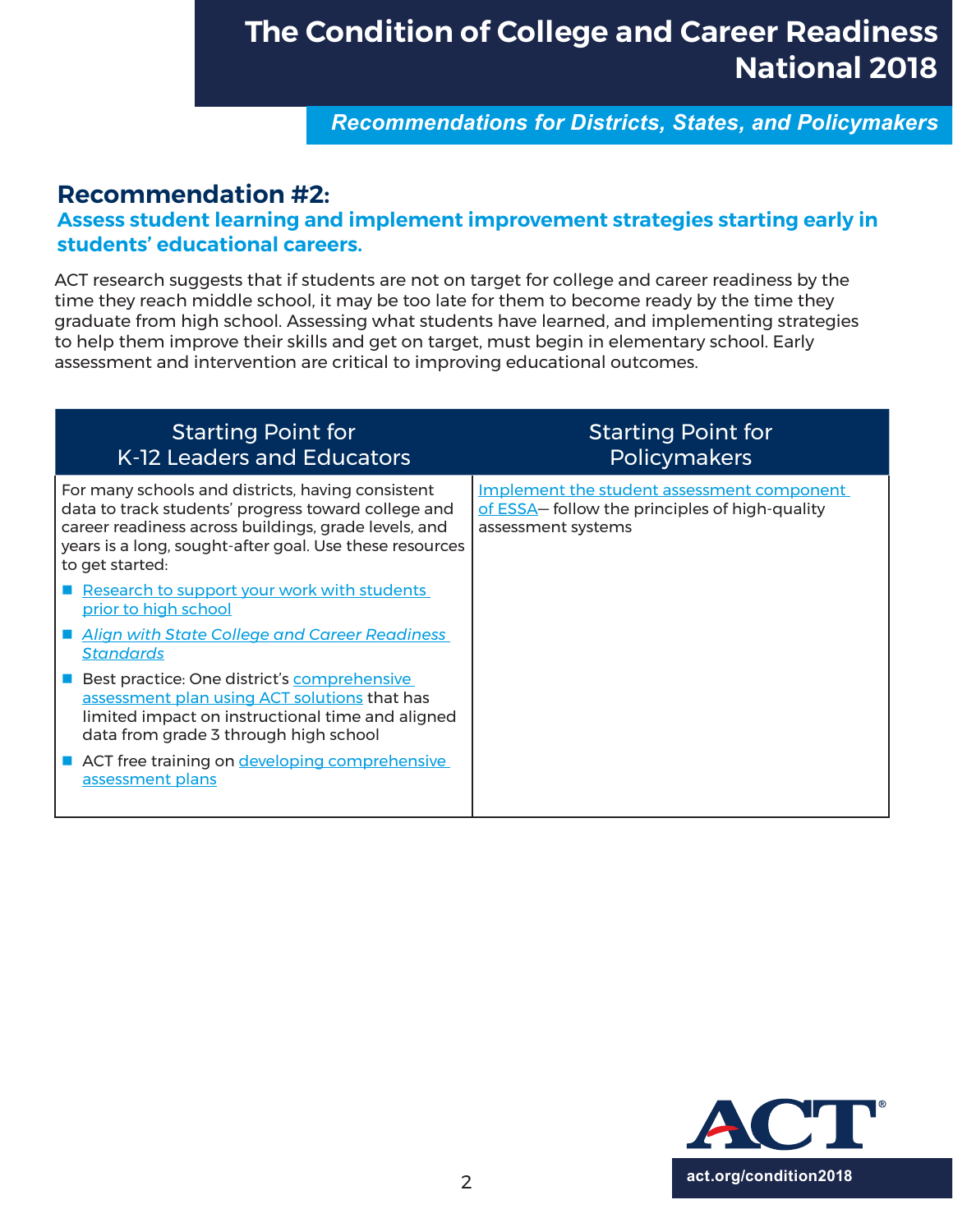*Recommendations for Districts, States, and Policymakers*

## **Recommendation #3:**

#### **Provide equitable resources for underserved students.**

All students should be given the opportunity to reach their potential. But many underserved students face disparities compared to other students in their access to rigorous college-preparatory curricula, high-quality educators, and support services that help create the foundation necessary for every child to succeed after high school. In particular, students whose parents did not attend college often lack the resources, information, and support from family members and peers that they need to prepare for success. These and other similar inequities must be resolved for true growth in readiness to occur across the board.

| <b>Starting Point for</b><br>K-12 Leaders and Educators                                                                                                                                                                                                                                                                                                                                                                                                                                                                                                                                               | <b>Starting Point for</b><br>Policymakers                                                                                                                                                                                                                                                                                        |
|-------------------------------------------------------------------------------------------------------------------------------------------------------------------------------------------------------------------------------------------------------------------------------------------------------------------------------------------------------------------------------------------------------------------------------------------------------------------------------------------------------------------------------------------------------------------------------------------------------|----------------------------------------------------------------------------------------------------------------------------------------------------------------------------------------------------------------------------------------------------------------------------------------------------------------------------------|
| Decreasing barriers for students provides unique<br>challenges and opportunities for all of us.<br>Research: First Generation College Students<br><b>Benefit from Accelerated Learning and Financial</b><br>Aid<br>Free online learning tool for educators to<br>incorporate into curriculum for grades 3-12: ACT<br>Academy<br>ACT's \$36 million investment in ACT fee waivers<br>helped low-income students to take the ACT test<br>for free, plus free access to personalized test prep<br>New Lower Price: ACT District Testing Free and<br>Reduced Lunch Program discount decreases<br>barriers | States should take maximum advantage of ESSA<br>language permitting them to allocate funds to local<br>education agencies to develop, either on their own<br>or in collaboration with community-based or other<br>organizations, programs and activities that would<br>provide many of these nonacademic services to<br>students |
| <b>ACT District Testing FRLP Discount Pricing</b><br><b>Tier 2:</b><br>\$42,50/\$57.00<br><b>4906</b><br>Tier 1: \$44.50/\$58.00<br>with Writing<br>vices are for the ACT" test and the ACT test with writing. Tiers are based on student enrollment in<br>Free and Reduced Lunch Program (0 49%, 50-74%, 75-100%)                                                                                                                                                                                                                                                                                    |                                                                                                                                                                                                                                                                                                                                  |

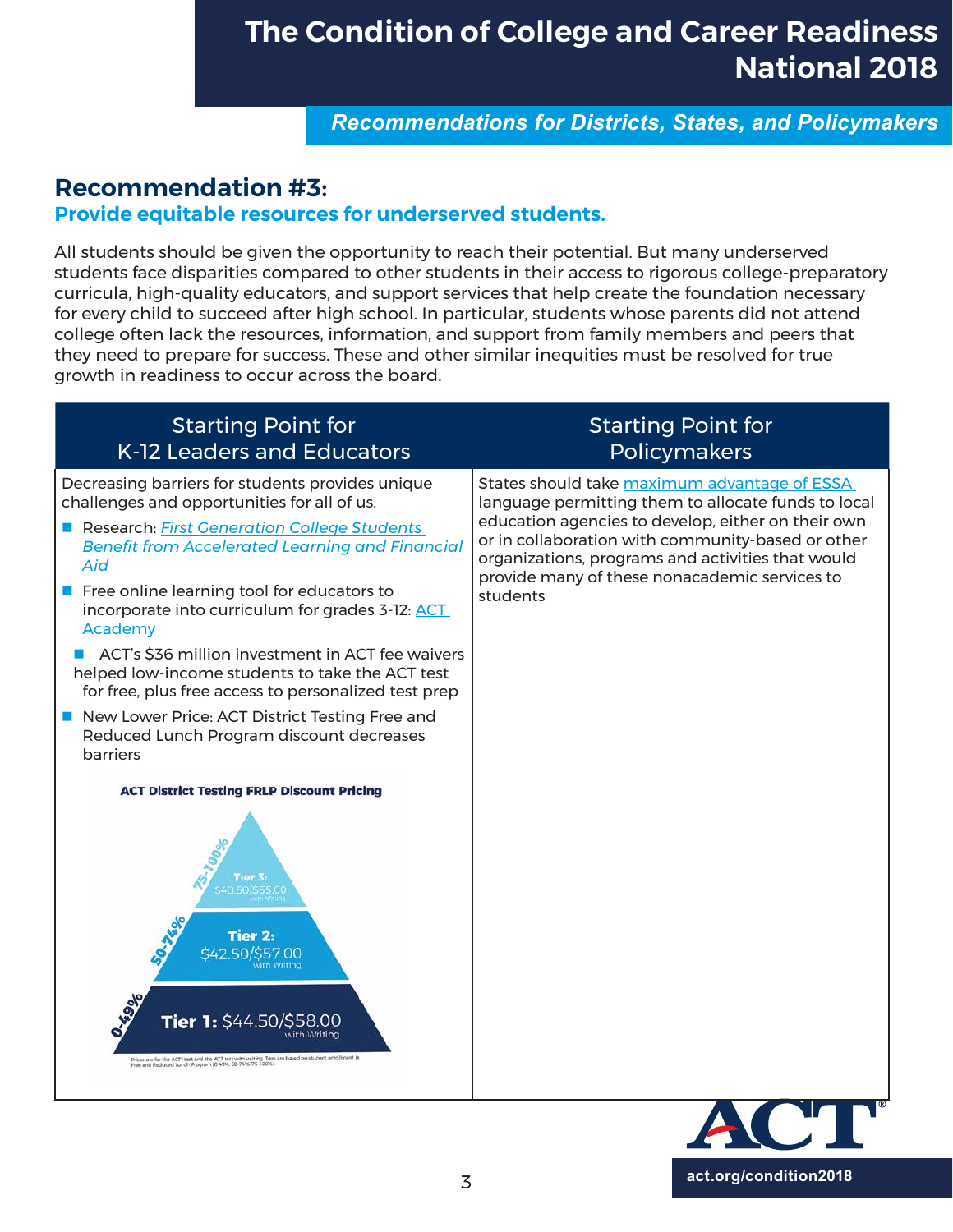*Recommendations for Districts, States, and Policymakers*

## **Recommendation #4:**

#### **Ensure that students' education is holistic and addresses the needs of the "whole learner."**

Mastering knowledge and skills in core subject areas is obviously essential in preparing students to succeed in college and career, but social and emotional learning (SEL) skills also play a critical role in allowing young people to reach their potential. Schools should consider assessment of students' SEL skills as a developmental tool to ensure that all of each student's needs are being identified and addressed. Also, to assist in SEL skills development, schools should consider scaling up nonacademic "wraparound" services from local community providers in areas such as mental health, family engagement, mentoring, afterschool programming, and career planning.

| <b>Starting Point for</b><br>K-12 Leaders and Educators                                                                                                                                                   | <b>Starting Point for</b><br><b>Policymakers</b>                                                                                                                                                                    |
|-----------------------------------------------------------------------------------------------------------------------------------------------------------------------------------------------------------|---------------------------------------------------------------------------------------------------------------------------------------------------------------------------------------------------------------------|
| We all know academic performance is a good<br>predictor of college and career success. Research<br>now shows that social and emotional learning skills<br>and resources play a role in students' success: | <b>ESSA codifies a holistic approach to education in</b><br>its requirement that state accountability systems<br>encompass more than academics, and in its support<br>for "well-rounded" educational opportunities. |
| <b>SEL, Resources are Keys to Success</b>                                                                                                                                                                 |                                                                                                                                                                                                                     |
| <u>Understanding, Assessing, and Enhancing</u><br>Noncognitive SKills in Primary and Secondary<br><b>Education</b>                                                                                        |                                                                                                                                                                                                                     |
| <b>Bravado, Basketball, And Back-To-School For</b><br><u>Sophomore Year</u>                                                                                                                               |                                                                                                                                                                                                                     |
| <u>I Planning for the Future Success Starts Now</u>                                                                                                                                                       |                                                                                                                                                                                                                     |
| <b>Eight Steps to Strengthening SEL in Your School</b><br><b>District</b>                                                                                                                                 |                                                                                                                                                                                                                     |